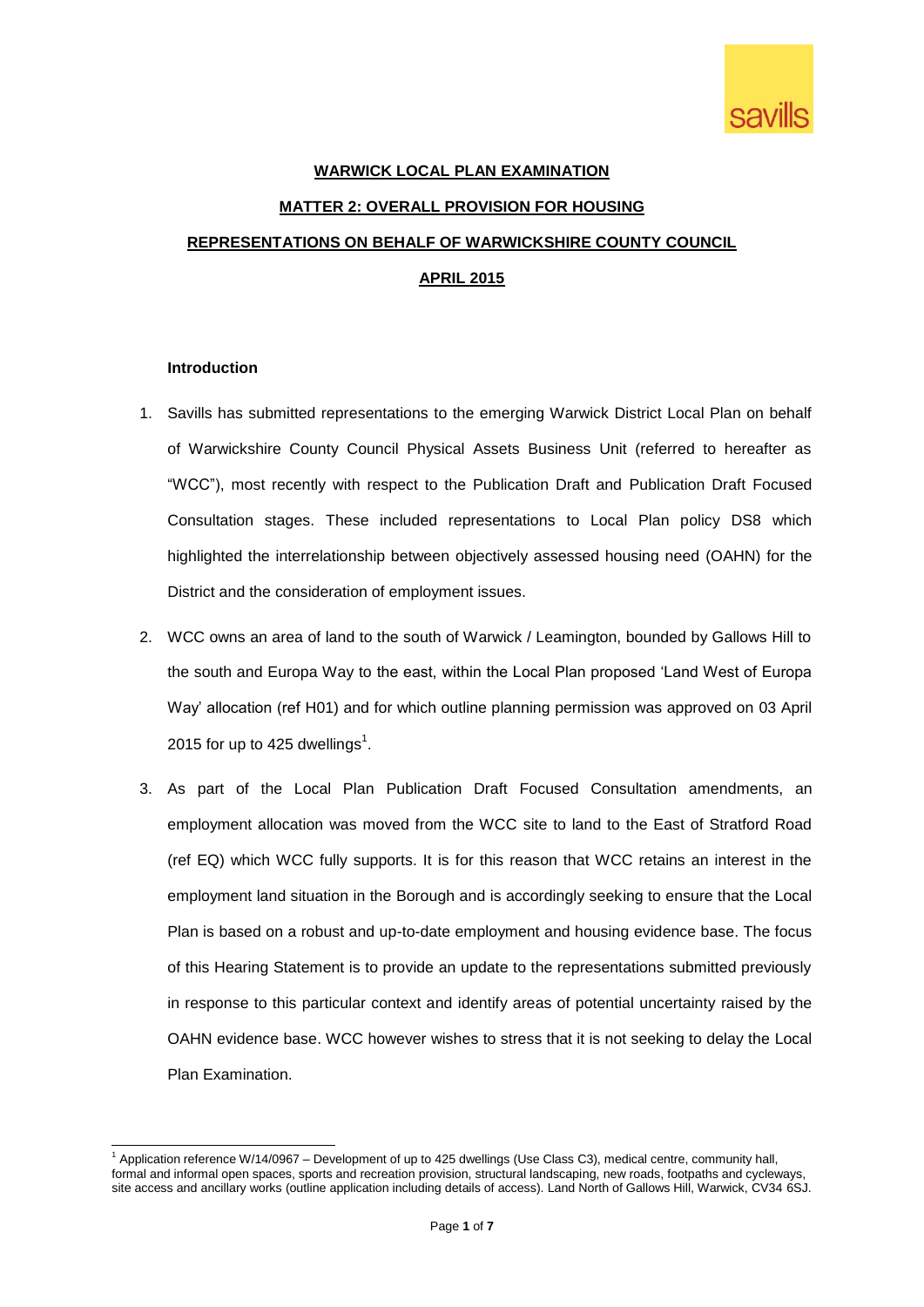

### **Question 1 – What is the position of the authorities in the HMA regarding OAN?**

4. No comment

### **Question 2 – What do population and household projections indicate?**

5. No comment

# **Question 3 – How do the recently published 2012-based household projections affect the situation?**

- 6. Paragraph 158 of the National Planning Policy Framework (NPPF) states that Local Plans should be based on adequate, up-to-date evidence about the economic, social and environmental characteristics of the area. In addition, NPPF paragraph 47 states that local planning authorities should use their evidence base to ensure that their Local Plan meets the full, objectively-assessed needs for market and affordable housing.
- 7. WCC notes that the Department for Communities and Local Government (DCLG) *'Household Projections 2012-based: Methodological Report'* (February 2015) identifies that the 2012 based DCLG projections currently provide the most up-to date and nationally consistent estimates.
- 8. The Government's Planning Practice Guidance  $(PPG)^2$  advises that household projections published by DCLG should provide the starting point estimate of overall housing need. Therefore it is considered to be appropriate for the DCLG 2012-based household projection figures to be reviewed as part of the process being undertaken to derive the OAHN for Warwick District, to ensure that the emerging Local Plan is based on, and informed by, the most up-to-date evidence available.
- 9. The inference from Figure 5 of EXAM 4 is that the DCLG 2012-based household projections represent a minor reduction in housing need for Warwick District from the 606 dwellings per annum proposed through the Joint Strategic Housing Market Assessment Update (September

<sup>1</sup> <sup>2</sup> Ref 2a-015-2014306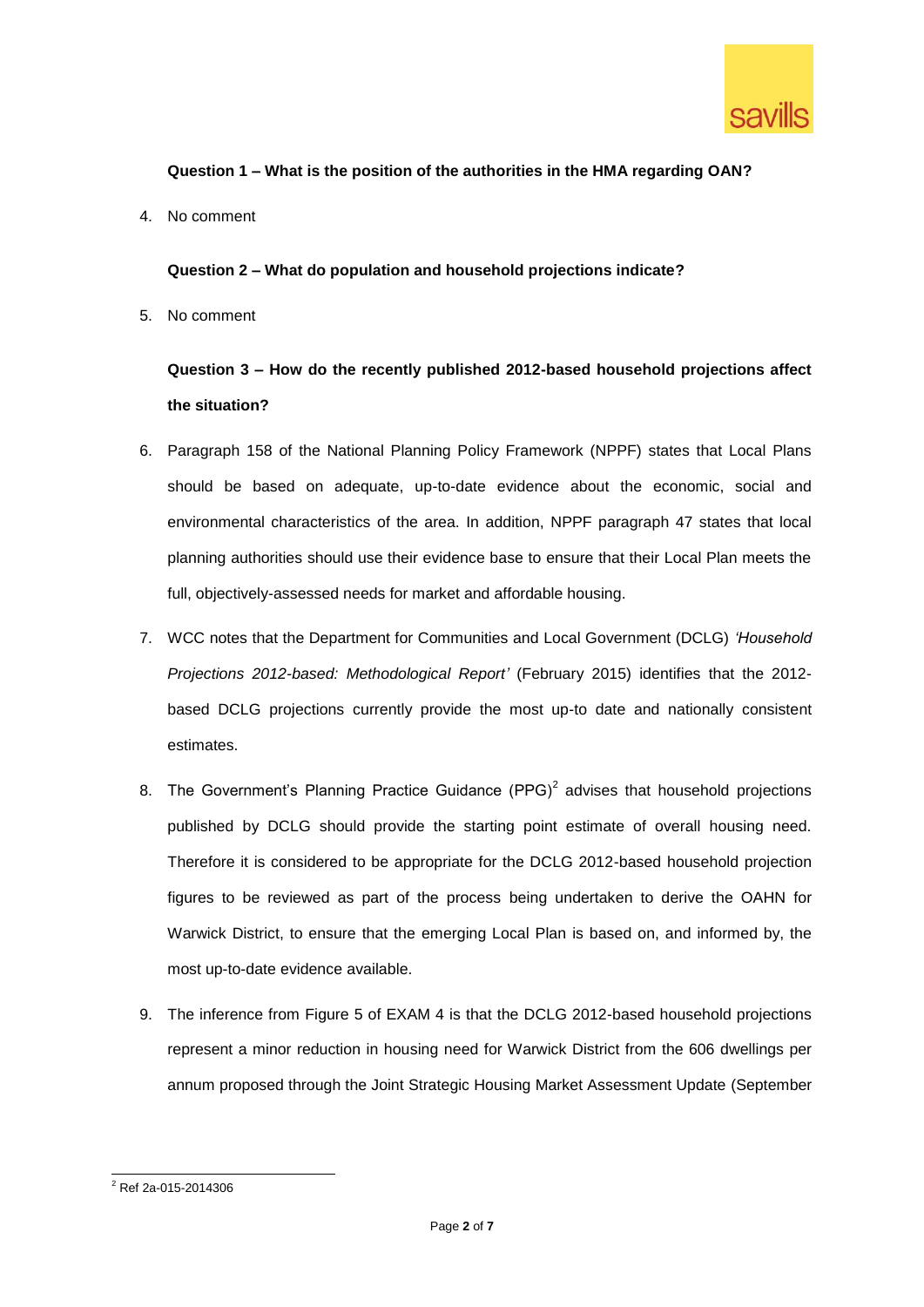

2014) to 592 dwellings per annum, but an overall increase across the wider Coventry and Warwickshire Housing Market Area (HMA).

10. However it is not clear whether Warwick District Council (WDC) is accordingly proposing to take 592 dwellings per annum forward as the OAHN for the District. WCC also wishes to seek clarification on the potential impact of any increase in the OAHN across the HMA if Coventry is unable to sustainably meet its own housing need within its administrative area.

**Question 4 – Does the Coventry and Warwickshire Joint SHMA 2013 and Addendum of 2014 provide a robust evidence base for OAN in the HMA and individual authorities? What factors were taken into account and is the methodology appropriate?**

- 11. The 2014 Addendum takes account of the more recent 2012-based sub-national population projections (SNPP), published by the Office for National Statistics (ONS) rather than the 'interim' 2011-based projections and are therefore considered to represent a more up-to date starting point for considering the OAHN. However it is noted that assumptions on headship rates have been made to convert the 2012-based SNPP figures into household estimates. It is also noted that the 2014 Addendum proposed to take forward the demographic-based 'Part Return to Trend' household projection scenario.
- 12. Whilst consideration was given within the 2014 Addendum to economic forecasts, market signals, affordable housing and household formation rates, no firm conclusion appears to have been reached as to how these ought to be taken into account in arriving at the OAHN. Instead, the 2014 Update suggests that these factors could be dealt through treating the demographic-based scenario figures as minima.
- 13. It is also noted that the 2014 Update places greater weight on the HMA conclusions relating to the overall level of housing need across Coventry and Warwickshire than on the need for housing within the individual local authority areas, which are described as 'indicative'.
- 14. On this basis, whilst the 2013 Joint SHMA and 2014 Addendum include consideration of the components required by the PPG $3$  for assessing the OAHN, given the uncertainty over the

<sup>1</sup>  $3$  PPG Paragraphs 19 and 20 ID Ref 2a-019-20140306.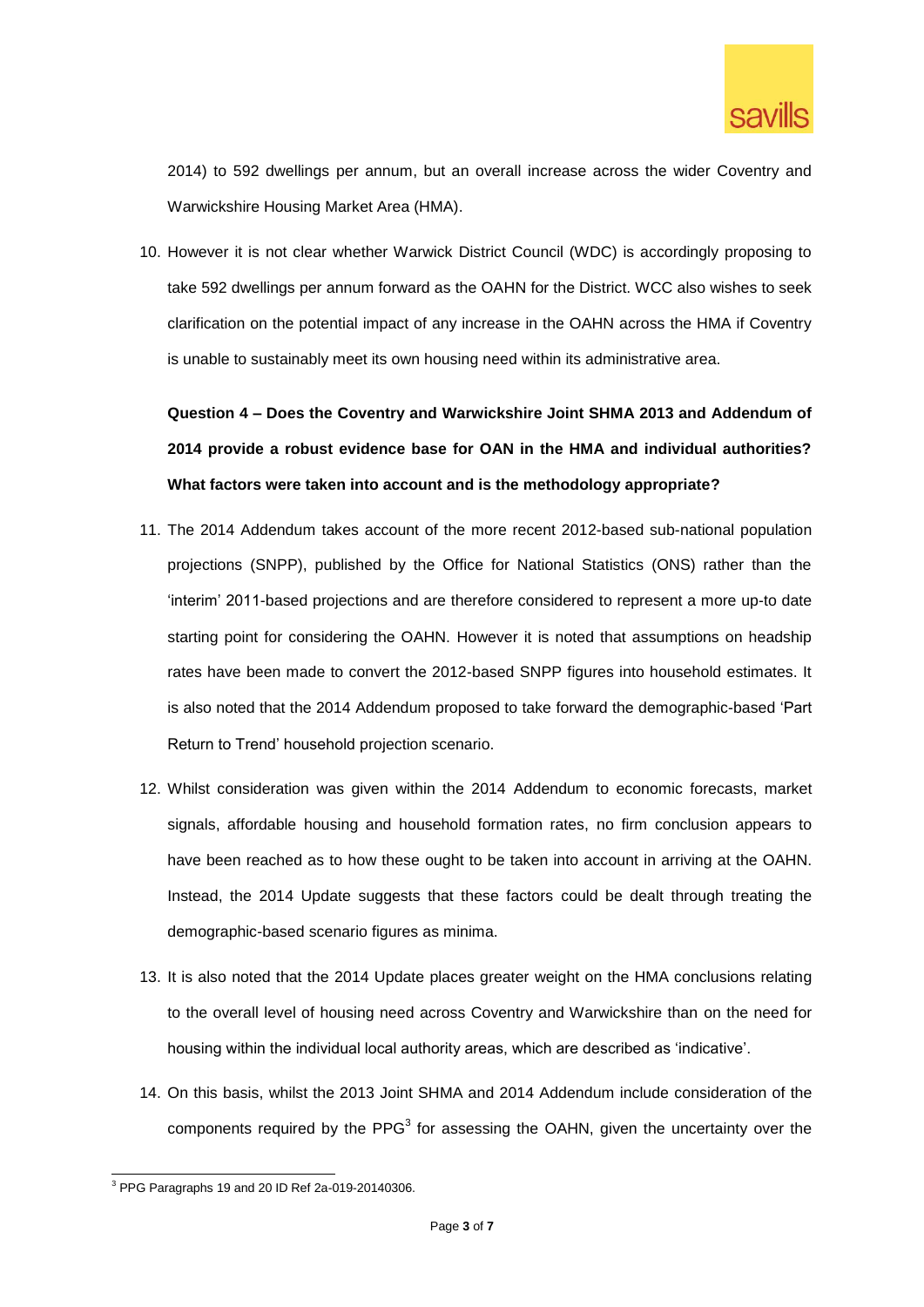

actual housing need figure and distribution within the HMA, it is not clear whether these evidence base documents robustly support the OAHN position for Warwick District. These documents appear to suggest that the OAHN may be higher than the reported household projection figures (i.e. higher than 606 dwellings per annum), given that the projections are being reported as minima.

**Question 5 – What are the assumptions in terms of population change, migration, household size and household formation rates? Are these justified?**

15. No comment.

### **Question 6 – How has the issue of unattributable population change been dealt with and is this justified?**

16. WCC notes that the Core Projections in the 2013 SHMA Report did include adjustments to migration to seek to account for unattributable population change (UPC). The 2014 Addendum has not made adjustments to the projections on the premise that the ONS did not account for UPC within the SNPP figures and the difficulties involved in providing a clear and defensible basis to adjust SNPP figures. WCC questions what impact this has on comparing the 2013 and 2014 assessment figures on a like-for-like basis.

### **Question 7 – What are the assumptions regarding economic / employment growth and are these justified?**

17. The 2014 Addendum considers Experian and Cambridge Econometrics economic forecasting, but states (at paragraph 3.24) that a detailed interrogation of local economic dynamics, opportunities and risks should inform planning assumptions regarding future employment growth and the implications of economic growth on housing need. The 2014 Addendum conclusions (paragraph 5.48) state that the implications from the consideration of economic forecasting is that housing provision could be higher than shown in the 2012 SNPP, *"reinforcing the case for treating this as a minimum level of provision"*. It is therefore not clear whether economic factors have fully been taken into account in considering the OAHN.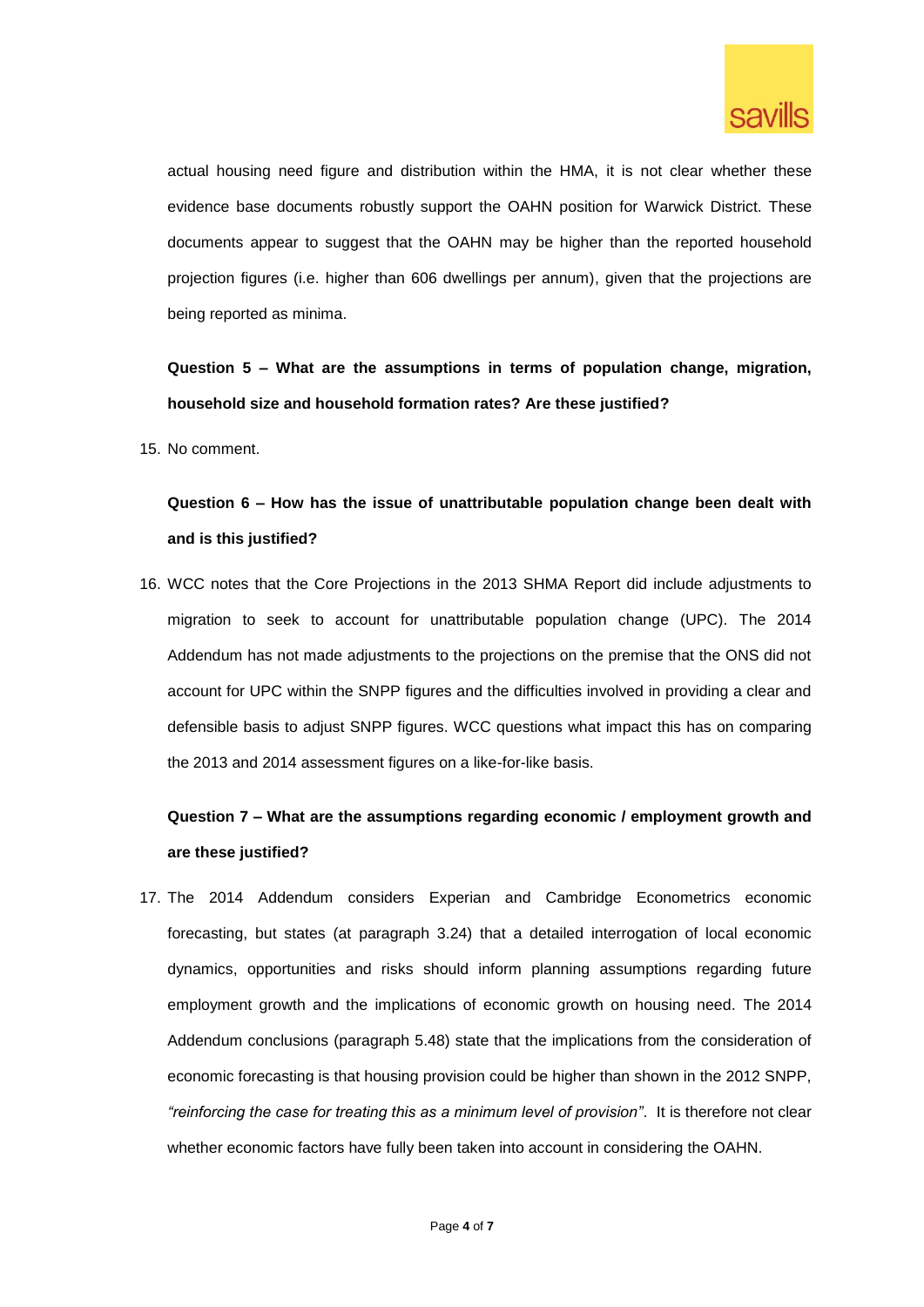

18. Whilst Figure 6 of EXAM4 reproduces the 2014 Addendum findings, no further consideration of economic forecasting appears to have taken place alongside the consideration of the DCLG 2012-based household projections.

**Question 8 – How have market signals and affordable housing needs been taken into account?**

19. Please refer to the response to question 4.

**Question 9 – What effect have all of these factors had on the figures for OAN in individual authorities and the HMA as a whole? i.e. how have household / population projections been adjusted?**

20. Please refer to the response to question 4.

**Question 10 – Will there be unmet needs? Specifically what is the situation in Coventry?**

21. It is not clear how any of OAHN from the HMA attributable to Coventry, which cannot be accommodated within the Coventry City Council administrative boundary, might be met within the remainder of the HMA.

#### **Question 11 – Will these needs be met elsewhere in the HMA? Is this clear?**

22. It is not clear how any of OAHN from the HMA attributable to Coventry, which cannot be accommodated within the Coventry City Council administrative boundary, might be met within the remainder of the HMA.

# **Question 12 – What is the approach of the authorities in the HMA to addressing this issue? What additional work needs to be undertaken and over what timescale?**

**23.** WCC notes that WDC has set out in its letter to the Inspector (EXAM 2A) that a Joint Green Belt Study is under way and that there is a commitment between the local authorities in Coventry and Warwickshire to agree / establish an approach and governance for a coordinated review process.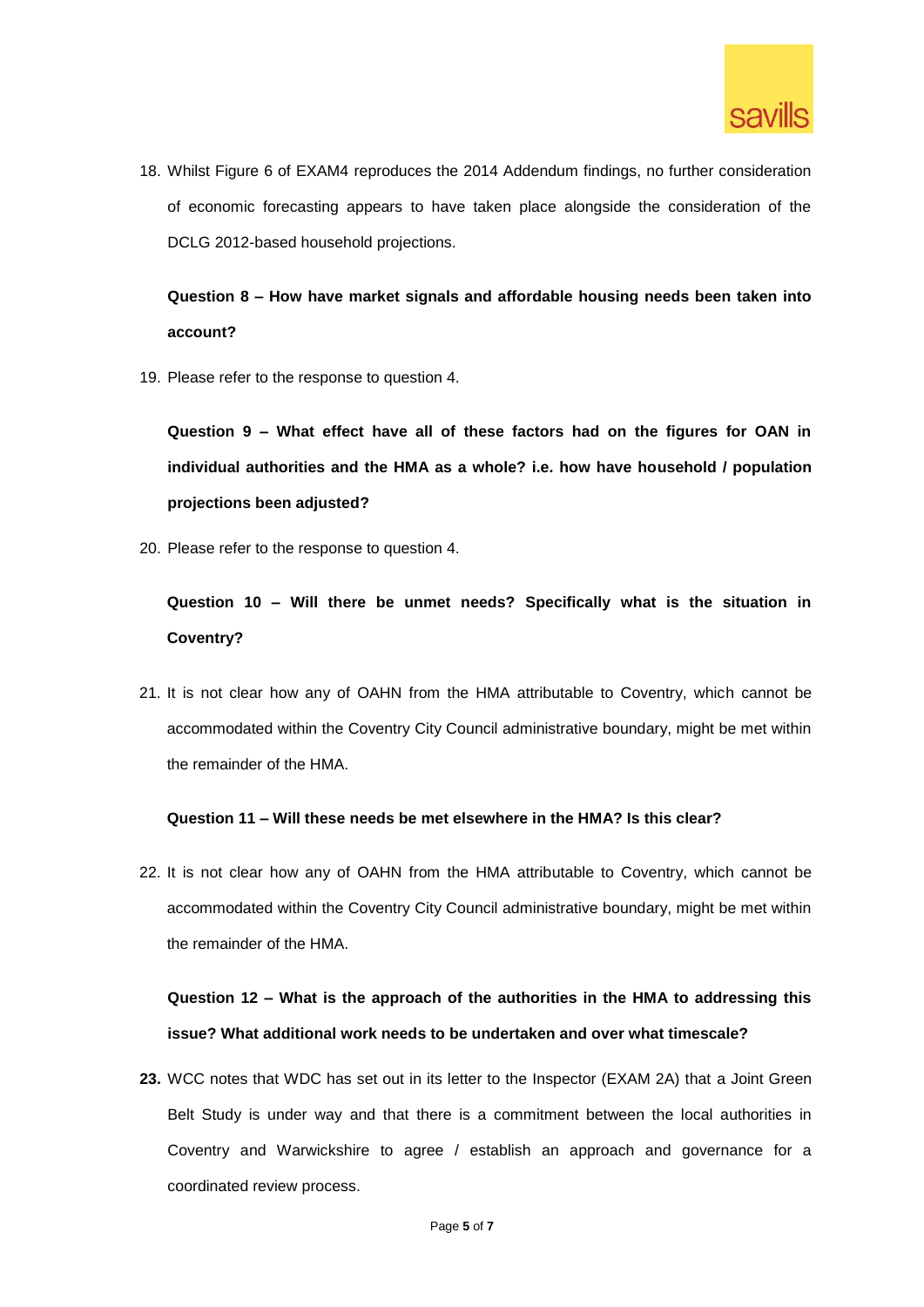

24. **Question 13 – Is the approach of the Local Plan to this issue (in particular Policy DS20) appropriate? What are the implications of this approach in terms of soundness?** No comment

# **Question 14 - What is the specific basis for the figure for OAN in Warwick District? Is it justified and appropriate?**

25. The approach taken by the most recent housing evidence base documents (EXAM 4 and HOU8) in deriving the OAHN for Warwick District appears to have been focused on treating the demographic scenarios as minima, without making specific changes to account for economic forecasting, market signals or household formation rates. It is not clear whether further modelling would be required to produce a robust OAHN.

### 26. **Question 15 – Is the level of housing planned in the Local Plan sufficient to meet OAN in the District? And in the HMA?**

- 27. The level of housing being planned through the Local Plan appears to exceed the Warwick District apportionment of the HMA housing need calculated within the evidence base through the use of demographic-based scenarios based on updated household projections. Warwick District already has a strong housing land supply pipeline as a result of the planning permission being granted on many of the Local Plan proposed housing allocation sites, including the WCC site (part of strategic allocation H01).
- 28. At this stage, it is not clear what impact any redistribution of the apportionment of the HMA housing requirement might have on the level of housing planned in the Local Plan.

# **Question 16 – What would be the implications for population change, migration and employment growth?**

29. WCC seeks clarification on whether it would be prudent to undertake further modelling to assess in more detail the interrelationship between housing need, housing supply and economic considerations.